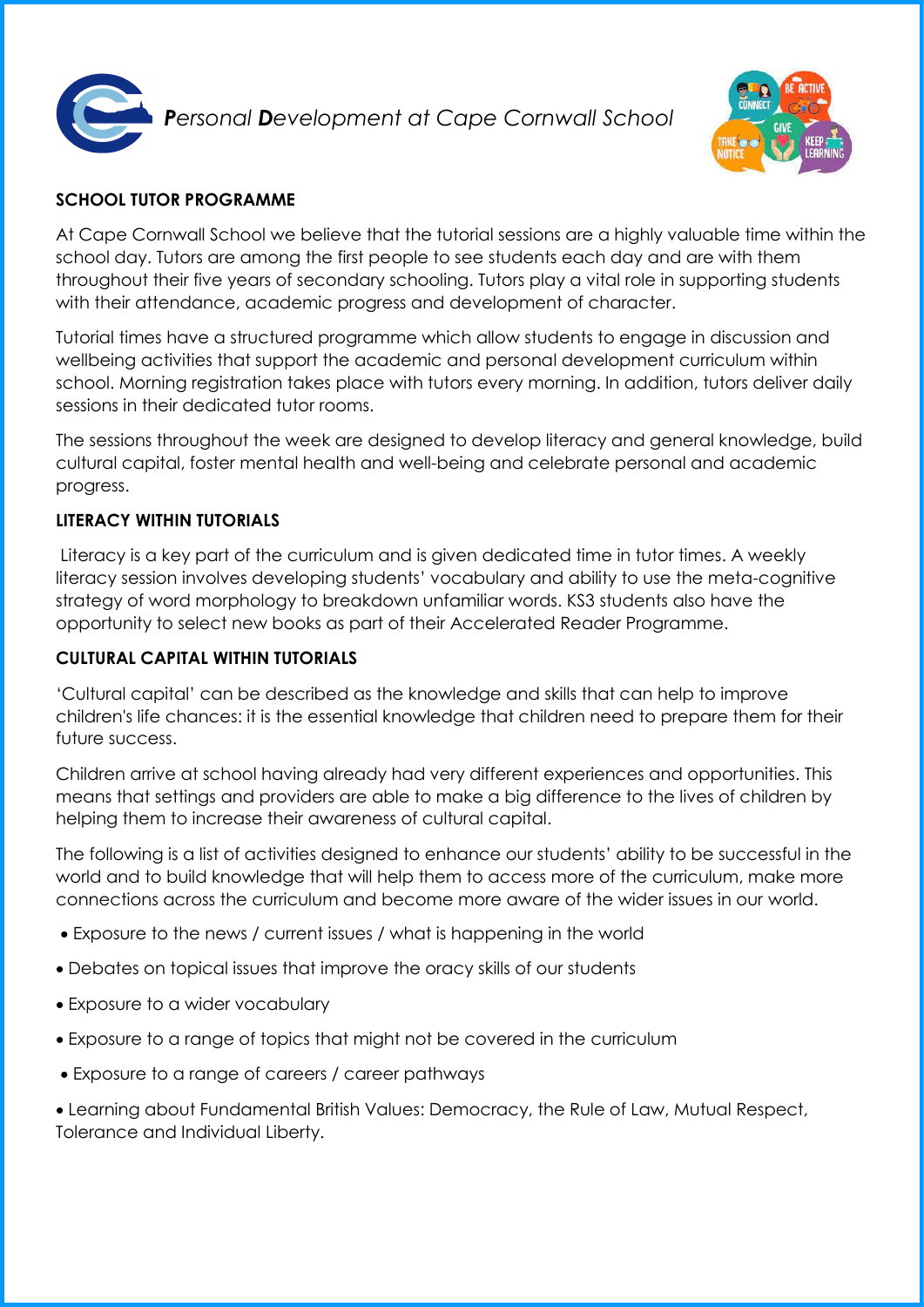#### **MENTAL HEALTH AND WELLBEING**

At Cape Cornwall School we have a wide range of strategies to support our students' mental health and well-being. Within tutor sessions there is dedicated time for students to review their mental health and well-being and engage in strategies to continue developing positive mental well-being. A dedicated session each week is provided to help students develop a 'tool-box' of strategies for students to be able to support their own mental health and well-being.

The 'Five Ways to Well-being' are evidence-based actions that people can carry out in their daily lives to improve well-being:

- Connect
- Give
- Learn
- Take notice
- Be Active.

Each week there is a different Well-Being focus for tutors to lead on with their groups. Focus areas include: 'Self-Talk,' 'Managing Anxiety', 'Young Minds', 'Headspace', 'Spread a Little Kindness', 'Saying Thank You', 'Managing Panic Attacks' and 'Celebrating Diversity.' Students are encouraged to contribute to structured whole-class, small group or paired discussion sessions.

### **CELEBRATION AND BUILDING A POSITIVE CULTURE AND RELATIONSHIPS**

This is an opportunity for students to take part in structured activities that help to build a social bond within the tutor group, to extend friendships and to work on any barriers that might exist between the teacher and the student. This fosters a positive culture that helps to develop all students' participation and confidence in school.

Activities include:

- Attendance celebration / attendance cards;
- Tutor star of the week;
- Weekly quiz competition;
- Building global citizenship awareness;
- Global sporting events;

### **ASSEMBLIES AND WORKSHOPS**

Assemblies are an integral part of the tutor programme and are used to complement the tutor sessions which are delivered daily. Assembly formats and topics throughout the year are used to keep students up -to-date with school policies, school events, health and wellbeing and other calendar-related topics.

Sessions throughout the year include celebration assemblies at the end of each half-term and the academic year which celebrate the successes of students' attendance, academic progress and extra-curricular progress.

Assemblies and workshops also cover key safeguarding messages addressing online safety, gaming, anti-bullying and 'County Lines', as well as others which may arise throughout the year.

Cultural Capital is also a key part of the assembly programme: events that take place throughout the year are a reflection of what happens in the global society that we live in. These sessions are also closely linked to Fundamental British Values such as Democracy and the Rule of Law.